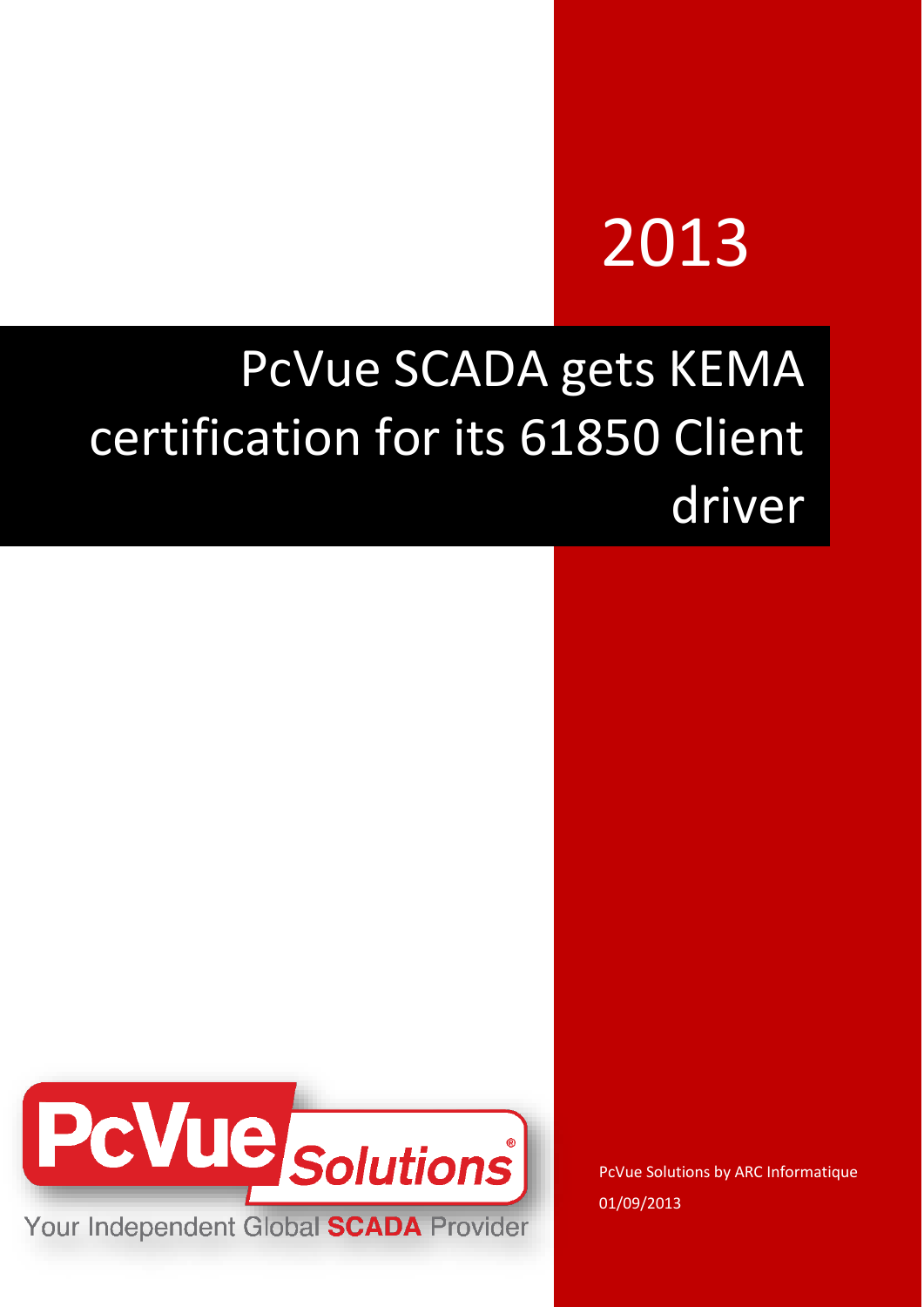

#### **Press Release**

### **PcVue SCADA gets KEMA certification for its 61850 Client driver**

**Paris, September 13, 2013** – PcVue, The SCADA in the PcVue Solutions portfolio, has received the certificate of conformance for its IEC 61850 implementation from **DNV KEMA**, the leading testing organization in the power domain. The certification follows testing at KEMA Protocol Competence and Test Center in Arnhem, Netherlands, and verifies that the PcVue 61850 client driver meets the requirements as defined by the UCA International Users Group.

"With this certification by an independent and accredited testing lab, our customers have confirmation that our IEC 61850 client driver will support their highest requirements in smart grids environments. It demonstrates our commitment to develop SCADA solutions that meet today's recognized standards" states **Pierre De Bailliencourt**, ARC Informatique's President.

Our client driver allows monitoring and controlling data by taking advantage of the comprehensive set of services defined by the IEC 61850 standard. It also offers an innovative handling of the information model. With the ability to manage up to hundreds IED devices on one or more network, and built-in support for data acquisition redundancy, our IEC 61850 implementation intends to fit in the more demanding architectures.

Committed to supply software products for open, multi-vendor systems, the use of a built-in protocol lets our customers benefit from all of the information available from devices that adhere to this standard.

For more information about PcVue Solutions SCADA, please visit

#### [http://www.pcvuesolutions.com.](http://www.pcvuesolutions.com/)

**ARC Informatique** is a leader in HMI / SCADA software. Our innovative PcVue solutions allow supervision and control of industrial processes, services and facilities that are easy to configure, quick to deploy and deliver a lower total cost of ownership. The HMI / SCADA software PcVue caters for power generation & distribution, infrastructures (tunnels and motorways), water (treatment stations, potable water distribution), transport (tramways, trains and airports), and building management systems. PcVue Solutions for Smart Grids is an integrated suite of software tools (supervision, reporting, web client, communications, security etc.) that enables you to manage your ensemble of geographically local or remote sub-stations and networks.